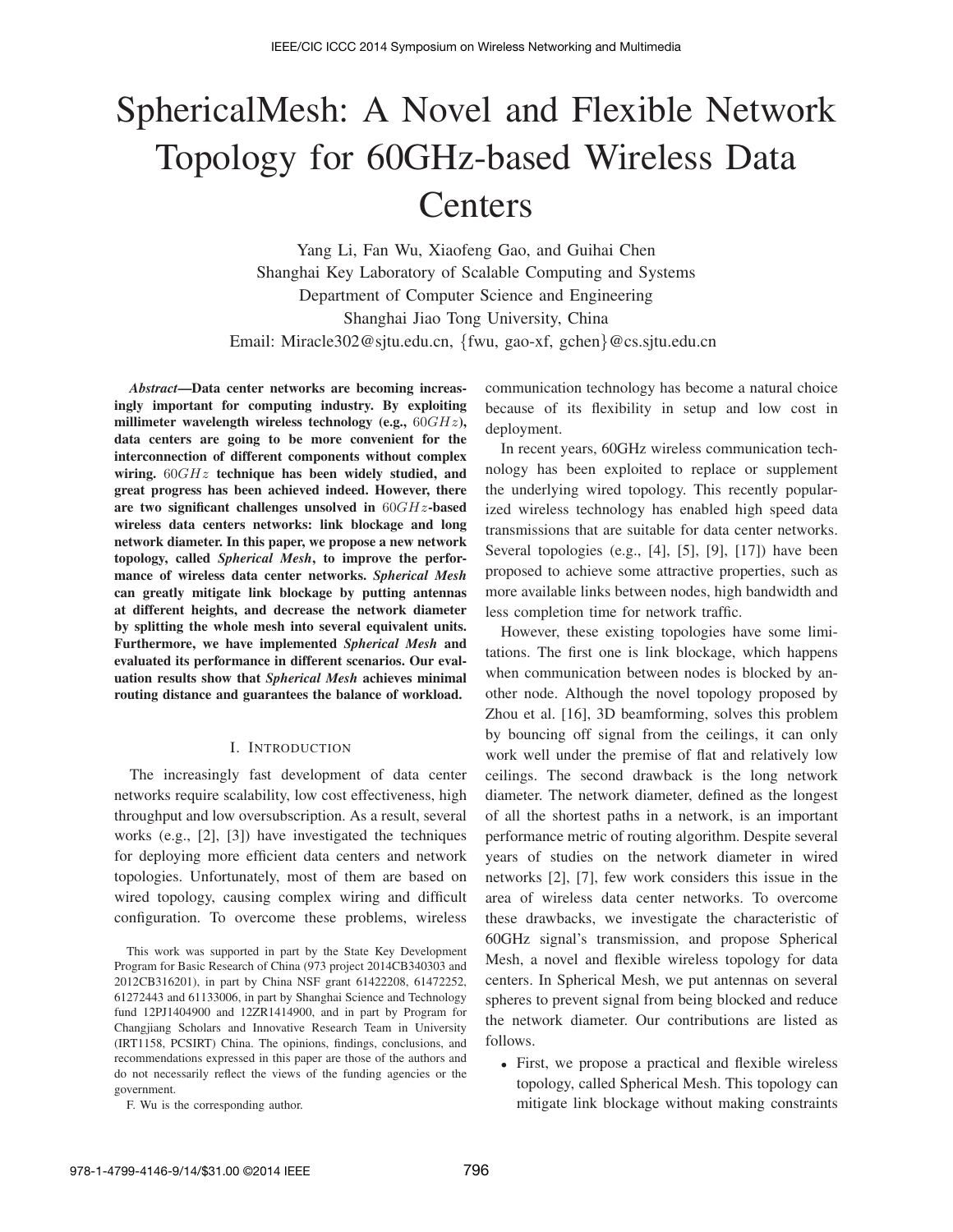on the ceilings.

- To the best of our knowledge, we are the first to consider the network diameter for wireless data center networks. We also propose a routing algorithm for Spherical Mesh, which guarantees both the balance of workload and a shorter network diameter.
- Finally, we evaluate Spherical Mesh using NS-3. Our simulation results show that Spherical Mesh can decrease maximal routing path by 20% at most.

The rest of the paper is organized as follows. We briefly review the related work in Section II and present technical preliminaries in Section III. Construction of Spherical Mesh and Routing in this network topology are depicted in Section IV and Section V. In Section VI, we show the performance of Spherical Mesh by simulations. Finally, we conclude this paper in Section VII.

## II. RELATED WORK

Our work in wireless data center network topology necessarily builds upon work in a number of related areas. Traditional data centers use commodity-class computers and switches which are connected by wires. There are many representative topologies, such as Fattrees [7], DCell [3], BCube [2] and so on.

Meanwhile, with the development of 60GHz wireless technology, several work begins to use this technology to improve the performance of data center networks. 60Ghz wireless technology was first proposed to data center networking by Ranachandran et al. [9], as a solution to reduce the cabling complexity. Inspired by this work, many researchers have begun to use wireless links to argument [4], [5] or replace [11], [13] wired links. The most representative work is Flyways [5], which is proposed by Kandula et al. . This work puts antennas on the top of rack and builds a square mesh that is connected by wireless links. Although a number of links are obstructed by antennas, a few additional flyways substantially improve the performance in data center networks.

Recently, an innovative work, 3D beamforming [16], [17], was proposed to solve the problem of link blockage by bouncing off data center ceilings.

### III. PRELIMINARIES

In this section, we firstly introduce the background of millimeter wavelength wireless technology, and then describe our system model for wireless data center networks.

#### *A. Millimeter Wavelength Wireless Technology*

Spectrum between 57-64GHz, colloquially known as the 60GHz band, has various advantages as follows:

- 60GHz technology has huge unlicensed bandwidth. Most countries worldwide have at least 5GHz of continuous bandwidth available [15]. We can apply this technology for many gigabit wireless applications.
- 60GHz beamforming radios are becoming more available and affordable. Horn antennas [4] or antenna arrays [12] can use both mechanical and electronic mechanisms to achieve fine-grain directional control [4].

However, the free-space loss is higher due to the small 5mm wavelength for 60GHz wireless signal (Friis law [10]). Channels for 60GHz are 100 times wider and thus 20dB noisier to enable high multi-Gpbs bit-rates for transmissions [1], [14].

To guarantee stable links, indoor 60GHz wireless technology such as 802.11ad targets a short range of 10m [1], which we consider as the effective transmission range of 60GHz radios.

Moreover, link blockage is a limiting factor for 60GHz links. Link blockage happens when there is some obstacles in the transmission path. Because of its 5mm wavelength, any object larger than 2.5mm wavelength can effectively block or reflect wireless signal.

#### *B. System Model*

In wireless data center networks, there are racks equipped with antennas as wireless radios. Suppose the size of network is  $m \times n$ , every rack in the network is assigned with a tuple value  $(i, j)$ , which indicates that this rack is in the *i*th row and *j*th column. The distance between two adjacent nodes in horizontal (vertical) direction is *l*(*w*).

Here we assume that each top-of-rack (ToR) switch can be equipped with a single 60GHz horn antenna. These antennas are half-duplex and can work on different channels. The number of 60GHz wireless channels are more than enough to neglect signal interference.

Here we use the network diameter to measure performance in wireless network topology. The metric is affected by the largest distance between nodes in the network first. However, it can be affected by link blockage. On that condition, the actual transmission distance may be less than *r*, which will increase the network diameter.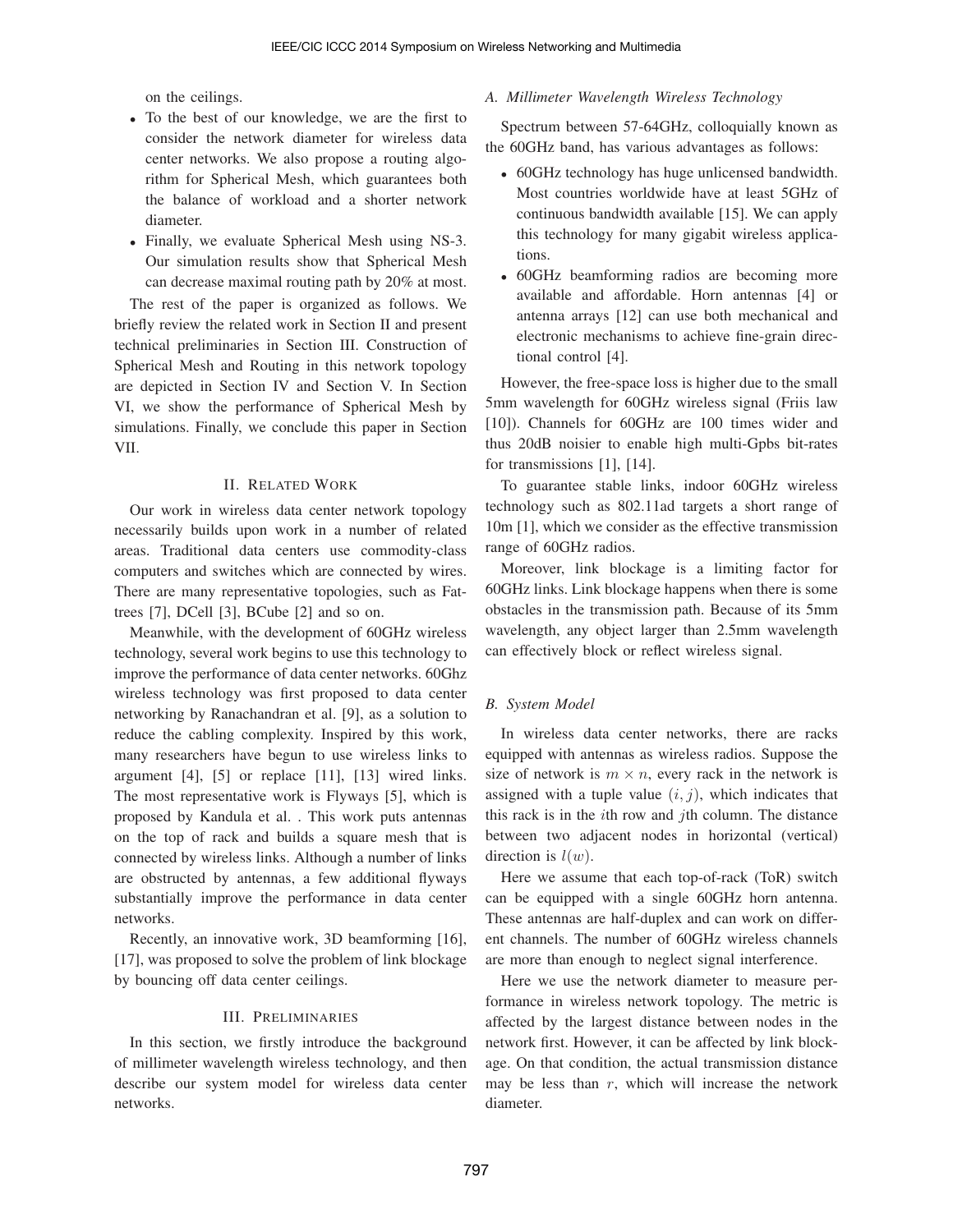

Figure 1. The structure of Spherical Mesh

We want to achieve two goals in this system. One is to mitigate link blockage without making constraints on the ceilings. The other is to decrease the network diameter. If the network diameter is relatively small, it will decrease the number of hops in routing path.

## IV. SPHERICAL MESH TOPOLOGY

In this section, we propose a new topology for wireless data centers, called Spherical Mesh, which leverages the geometric properties of the sphere to mitigate link blockage. We construct a basic component first, and then extend it to the whole network.

#### *A. Spherical Mesh Unit Structure*

Spherical Mesh Unit (*SMU*) is a basic component in the whole Spherical Mesh. It consists of an array of racks, in which every two nodes can communicate with each other directly. To construct a *SMU*, we put all antennas in the unit on a sphere. Since any three nodes on the sphere are not in the same line, link blockage will not happen. A simple example of  $4 \times 4$  *SMU* is shown in Figure 1(b).

We want all the nodes in the unit are located on the sphere with a radius of *R*. So we set the center of *SMU* with a height of top-of-rack as coordinate origin and build a 3-dimensional Rectangular Coordinate System in Figure 1(c), where each black solid point represents an antenna one by one corresponding to Figure 1(b). The coordination of each node in *SMU* satisfies the following spherical equation.

$$
x^2 + y^2 + (z - R)^2 = R^2.
$$
 (1)

If we use solid points with different shapes represent antennas on the different layers, the whole Spherical Mesh is as what Figure 1(a) depicts.

#### *B. Spherical Mesh Construction*

The whole Spherical Mesh consists of several *SMU*s. Suppose each *SMU* consists of  $m_0 \times n_0$  racks within the range of  $r \times r$   $m^2$ , we can compute  $m_0$  and  $n_0$  by the following equation.

$$
m_0 = \lfloor \frac{\sqrt{2}r}{2l} \rfloor + 1, n_0 = \lfloor \frac{\sqrt{2}r}{2w} \rfloor + 1 \tag{2}
$$

Since we have the size of *SMU*, we can get the relative coordination  $(x_{ij}, y_{ij})$  for node  $(i, j)$  according to Figure  $1(c)$ .

$$
\begin{cases}\nx_{ij} = ((i-1)\%(m_0 - 1) - \frac{m_0 - 1}{2})l \\
y_{ij} = ((j-1)\%(m_0 - 1) - \frac{n_0 - 1}{2})w\n\end{cases}
$$
\n(3)

After we plug  $x_{ij}$  and  $y_{ij}$  in Equation 1, we have the relative height  $h_{ij}$  of the node to the top-of-rack.

$$
h_{ij} = R + \sqrt{R^2 - x_{ij}^2 - y_{ij}^2}
$$
 (4)

Finally, we could construct the whole Spherical Mesh by simply placing the antenna in the *i*th row *j*th column at the height of  $h_{ij}$ .

#### V. ROUTING IN SPHERICAL MESH

In this section, we calculate the network diameter of Spherical Mesh by analyzing its properties. We also propose a routing algorithm in Spherical Mesh which decreases the length of routing path and ensures the balance of workload.

## *A. Properties of Spherical Mesh*

We classify all the nodes into three categories according to their relative positions for better explanation.

$$
(i-1)\% \lfloor \frac{\sqrt{2}r}{2l} \rfloor = 0, (j-1)\% \lfloor \frac{\sqrt{2}r}{2w} \rfloor = 0 \quad (5)
$$

• Sphere Nodes. All nodes in the Spherical Mesh can be defined as Sphere nodes. For any two sphere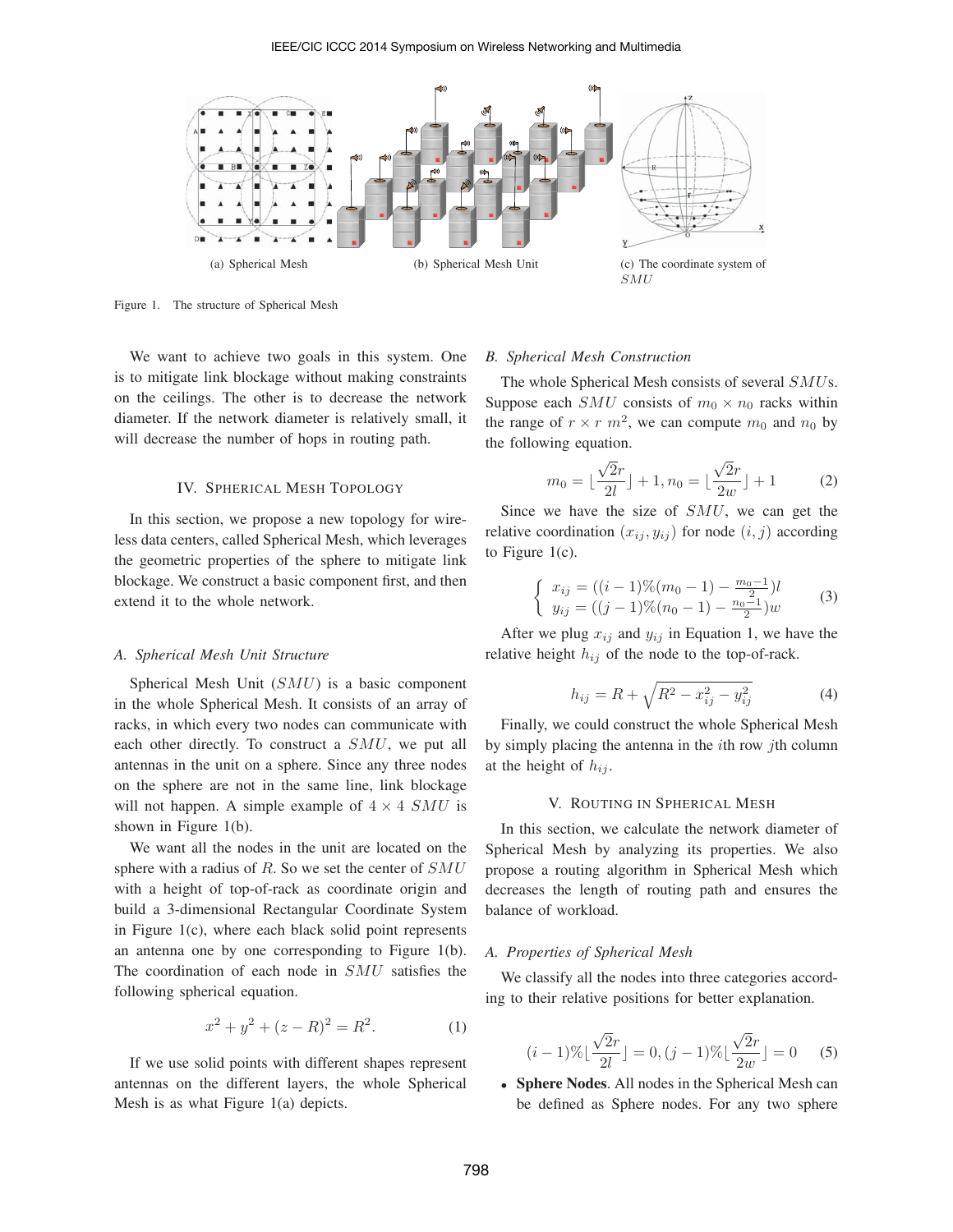nodes in the same *SMU*, they can communicate with each other directly.

- Chord Nodes. Every two adjacent *SMU*s have a common line of nodes in Figure 1(a). We define these nodes as Chord nodes, which can communicate directly with any nodes in the two units. Chord nodes are special Sphere Nodes, whose ordination satisfy one or both expressions in Equation 5.
- Mesh Nodes. Every four adjacent *SMU*s have a common node which is in the highest layer in the whole mesh. We define it as Mesh nodes, which can forward signal to any node in the four units. Mesh nodes are special Chord nodes, whose ordinations satisfy both expressions in Equation 5.

The routing path between two nodes is mainly dependent on their mutual distances. Here we assume the area is  $L \times L$   $m^2$ . Then we can get the following theorem.

Theorem 1 *The maximal path length in Spherical Mesh routing is at most*  $\lfloor \frac{\sqrt{2}L}{2r} \rfloor + 1$ .

*Proof:* The diagonal of the square area of data center is  $\sqrt{2}L$ . In each *SMU*, the diameter is equivalent to the transmission range  $r$ , such that there will be at least  $\lfloor \frac{\sqrt{2}L}{2r} \rfloor$  Mesh nodes on the transmission path. Consider the most worse condition shown in Figure 1(a). Node *D* wants to communicate with node *E*. The signal goes through Mesh nodes *Y* , *Z* to reach the boundary. Then there should be one more hop to reach node *E*. So the maximal path length in Spherical Mesh routing is  $\lfloor \frac{\sqrt{2}L}{2r} \rfloor + 1$ .

Inferred from Theory 1, we have the following corollary.

Corollary 1 *The diameter of a Spherical Mesh network is at most*  $\lfloor \frac{\sqrt{2}L}{2r} \rfloor + 1$ .

Corollary 1 shows that, the network diameter of Spherical Mesh is linear to the length of the data center.

## *B. Spherical Mesh Routing Algorithm*

Derived by Theorem 1 and Corollary 1, we propose a simple and efficient routing algorithm. It consists of Mesh routing algorithm, Sphere routing algorithm and Chord routing algorithm.

Sphere routing algorithm works on the source node and destination node. If both nodes are on the same *SMU*, the algorithm can detect this condition and set up a direct link between them. If they are not on the same sphere, it can find the Mesh node nearest to the destination.

```
Algorithm 1: Spherical Mesh Routing Algorithm
  Input: A m \times n mesh, source node src, end node
         dst.
  Output: Routing path from source node to the end.
1 SphereRouting(src, dst, next);
2 if next = dst then
\int return src + dst;4 end
5 if next.F ail() then
6 \vert path \leftarrow ChordRouting(src, dst, next);
7 end
8 while next.isMeshnode() do
9 \vert path = MeshRouting(next, dst, end); if
      end = dst then
10 return path;
11 end
12 if inSameUnit(end, dst) then
13 break;
14 end
15 \vert path \leftarrow path + ChordRouting(end, dst, next);
16 end
17 SphereRouting(end, dst, next);
```

```
18 return path + dist;
```
Mesh routing algorithm works to find a shortest path from one Mesh node to the other Mesh node which is nearest to the destination. This is similar to routing in mesh-connected arrays [6]. But our routing algorithm allows one node to transmit the signal to its diagonal node by utilizing wireless communication technology.

However, Mesh nodes are easy to become hotspots. To implement the balance of workload, we use Chord routing algorithm to share the excess network traffic. The Chord routing algorithm works when Sphere routing and Mesh routing fail to find a Mesh node nearest to the destination. In that case, it continues to find a proper Chord node and forward signal to it until an appropriated Mesh node is available. It also stops when the Chord node is in the same unit with the destination.

The whole algorithm works as what Algorithm 1 shows. First, by Sphere routing, the start node can send the signal to the destination or forward it to the nearest Mesh node. If the mesh node is busy or failed, Chord routing will help find a path towards a Mesh node or the Chord node nearest to the destination. When the signal is forwarded to a Mesh node, Mesh routing will find the Mesh node nearest to the destination if available. Finally, the signal is transmitted to the destination from